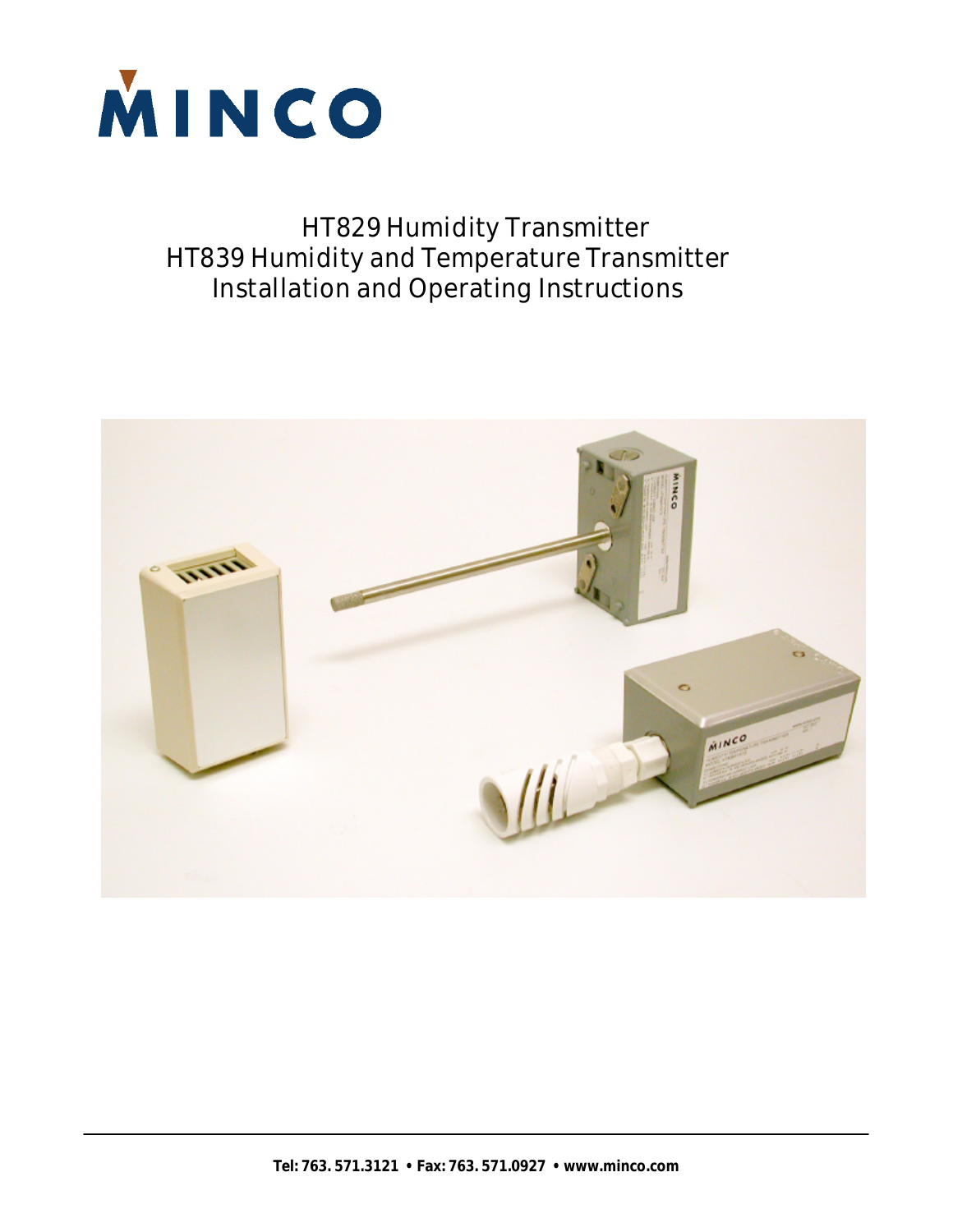# **Description**

Model HT829 is a 2-wire temperature compensated humidity transmitter. The HT839 is the same as the HT829 but also incorporates a temperature transmitter output. The transmitter utilizes a Honeywell HIH series monolithic IC humidity sensor which provides excellent stability and chemical resistivity. The transmitter converts the humidity sensor's signal into a 4 to 20 mA DC current, which changes proportionally from 4 mA at 0% RH to 20 mA at 100% RH. The HT839 has a second 4 to 20 mA DC output where the current changes from 4 mA at the lowest temperature of the range, to 20 mA at the top of the temperature range. The HT839 has 7 field selectable temperature ranges via solder jumpers. The leads that supply power also carry the current signal. These transmitters have non-interacting, field adjustable zero and span pots and are available in duct mount, wall mount, outside air (OSA), and space mount configurations.

# **Specifications**

| Humidity: 4 to 20 mA DC = $0\%$ to 100% RH.                                                                                  |  |  |  |  |
|------------------------------------------------------------------------------------------------------------------------------|--|--|--|--|
| Temperature: 4 to 20 mA DC over specified range (HT839 only)                                                                 |  |  |  |  |
| Humidity: Capacitive monolithic IC.                                                                                          |  |  |  |  |
| Temperature: 1000 ohm platinum; 2 lead RTD.                                                                                  |  |  |  |  |
|                                                                                                                              |  |  |  |  |
| Room: -10 to 150°F (-23 to 65°C), non-condensing.                                                                            |  |  |  |  |
| Duct/Wall/OSA: -10 to 185°F (-23 to 85°C), non-condensing.                                                                   |  |  |  |  |
| Room: $-58$ to 150°F ( $-50$ to 65°C), non-condensing.                                                                       |  |  |  |  |
| Duct/Wall/OSA: -58 to 185°F (-50 to 85°C), non-condensing.                                                                   |  |  |  |  |
| 9.4 to 35 VDC, non-polarized.                                                                                                |  |  |  |  |
| .001% of span/volt from 9.4 to 35 VDC.                                                                                       |  |  |  |  |
| The maximum allowable resistance of the signal-carrying loop, including                                                      |  |  |  |  |
| extension wires and load resistors, is given by this formula: $R_{\text{loopmax}} = (V_{\text{supply}} - V_{\text{supply}})$ |  |  |  |  |
| 9.4)/0.02 AMPS. For example, if supply voltage is                                                                            |  |  |  |  |
| 24 VDC, the loop resistance must be less than 730 $\Omega$ .                                                                 |  |  |  |  |
| Includes temperature, linearity, hysteresis, repeatability, and voltage effects.                                             |  |  |  |  |
| $\pm$ 1% from 10% to 80% RH @ 25 to 35°C or $\pm$ 2% from 0% to 90%                                                          |  |  |  |  |
| $RH \otimes 25^{\circ}C$ .                                                                                                   |  |  |  |  |
| $(\pm 3\%$ from 0% to 90% RH @ 15 to 50°C).                                                                                  |  |  |  |  |
| (±5% from 0% to 90% RH @ 0 to 82°C).                                                                                         |  |  |  |  |
| $\pm 0.5$ °F (0.27°C) @ 25°C or $\pm 0.8$ % of span, whichever is greater.                                                   |  |  |  |  |
| Zero and Span field adjustments, non-interacting.                                                                            |  |  |  |  |
| 50 seconds in slow moving air.                                                                                               |  |  |  |  |
| Screw terminals (22-14 AWG wire).                                                                                            |  |  |  |  |
| $0.19$ lb $(.084$ kg).<br>Room:                                                                                              |  |  |  |  |
| Duct/Wall/OSA:<br>1.20 lb $(0.55$ kg).                                                                                       |  |  |  |  |
| $3.5 \text{ mA}$ .                                                                                                           |  |  |  |  |
| 23 mA.                                                                                                                       |  |  |  |  |
|                                                                                                                              |  |  |  |  |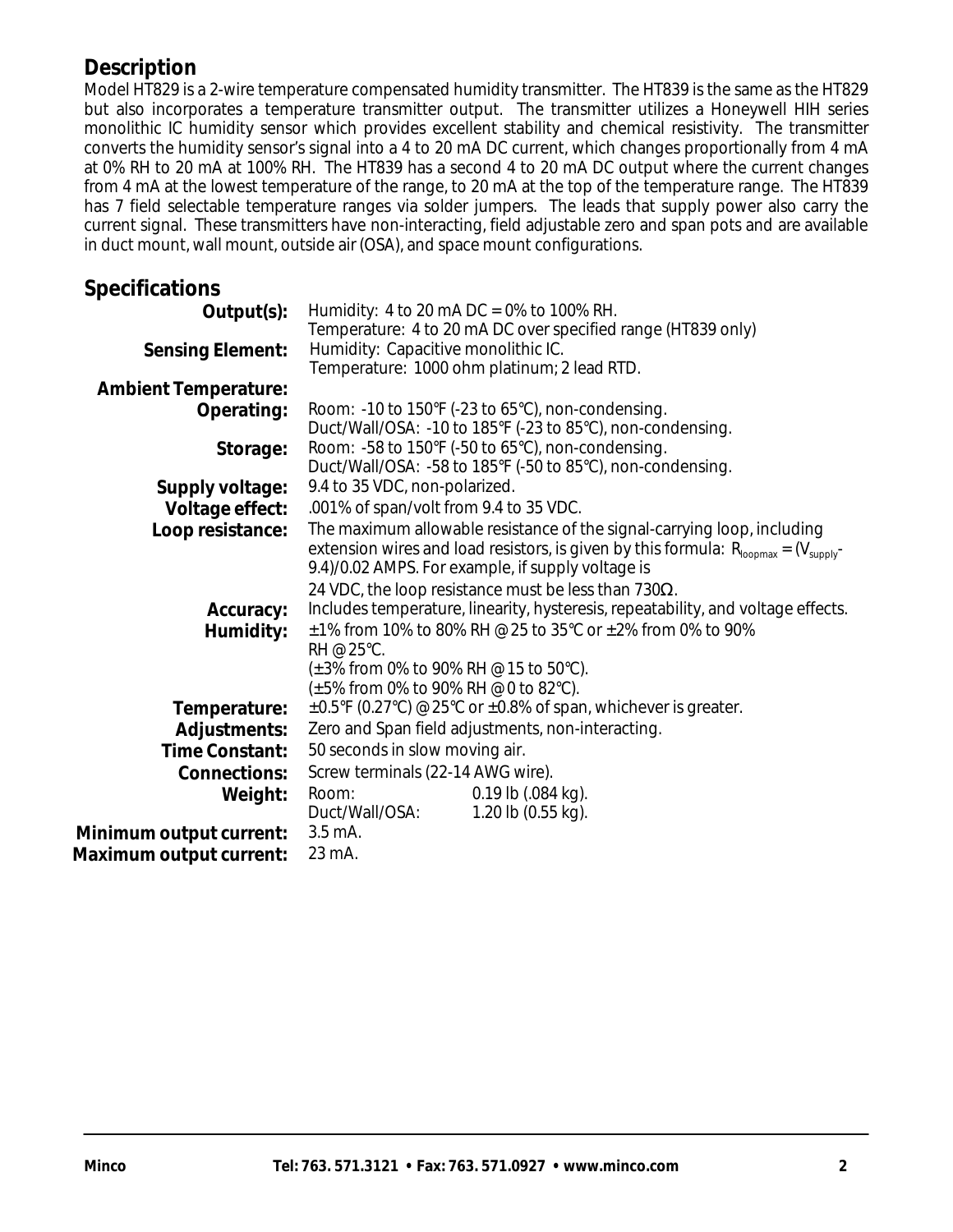# **Installation Do's and Don'ts**

**Do:**

- Check the label and verify the model number of the unit.
- Confirm the required power and signal wires are available at installation site.
- Avoid electrical interference with other signals by using twisted pair wiring. Do not run signal leads near or parallel to line voltage or other power leads.
- Mount the unit on an interior wall located away from air drafts coming from forced air heating/cooling vents, within the wall and/or the wiring conduit.

# **Don't:**

- Do not touch or manipulate the sensors.
- Do not expose the sensor to direct light during installation. This causes a false reading. Should this occur, shade the sensor. It will self-adjust and yield an accurate reading in less than two minutes.
- Do not expose the sensor or transmitter to static electricity. This device incorporates CMOS components which are vulnerable to damage via static charges.

# **Mounting**

Installation of the HT829 and HT839 consists of mounting the transmitter and connecting it to power.

Space Mounting: Model HT829S… and HT839S…

- 1. Separate the plastic base plate from the cover.
- 2. Mount the base plate using two countersink screws to the wall. The long edge to the vertical, observing the directional arrow marked on the base plate.
- 3. Connect power wires to the transmitter by 2 screw terminals located near the edge of the circuit board (Figure 1). Power supply must not exceed 35 VDC.
- 4. Re-install cover to base plate.

Duct/Wall/OSA Mounting: Models HT829D… HT829O… HT829W… HT839D… HT839O… and HT839D…

- 1. For the duct mount model HT829D only, drill ½" hole into sheet metal of duct. (Probe is 3/8" in diameter.)
- 2. Using the fold-out tabs on bottom of housing, mount housing to sheet metal.
- 3. Remove transmitter cover and connect power wires to the transmitter by 2 screw terminals located near the edge of the circuit board (Figure 2). Power supply must not exceed 35 VDC.
- 4. Re-install cover.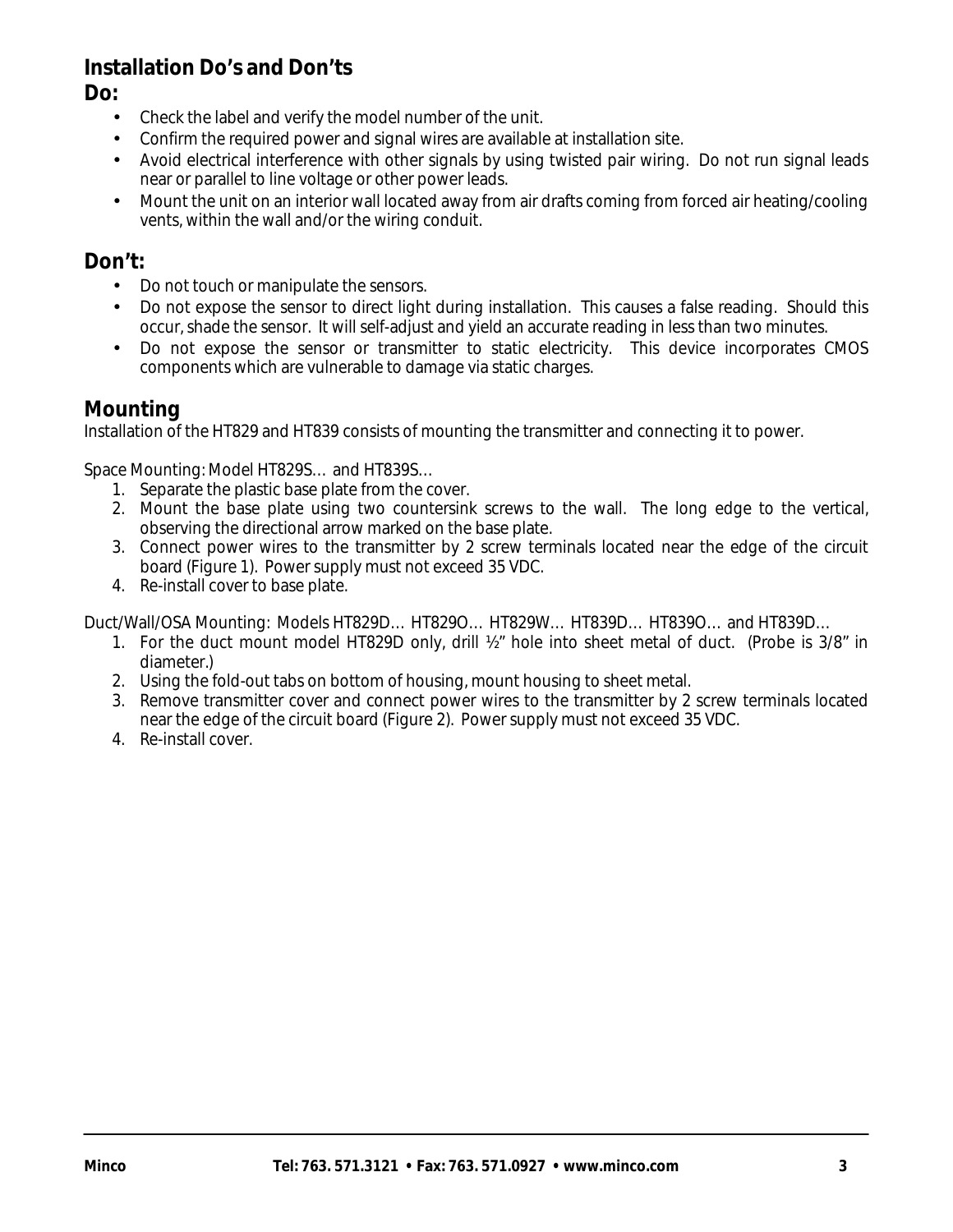# **HT829 Wiring Diagrams**

## Space Mount



**Figure 1**

Duct/Wall/OSA Mount



**Figure 2**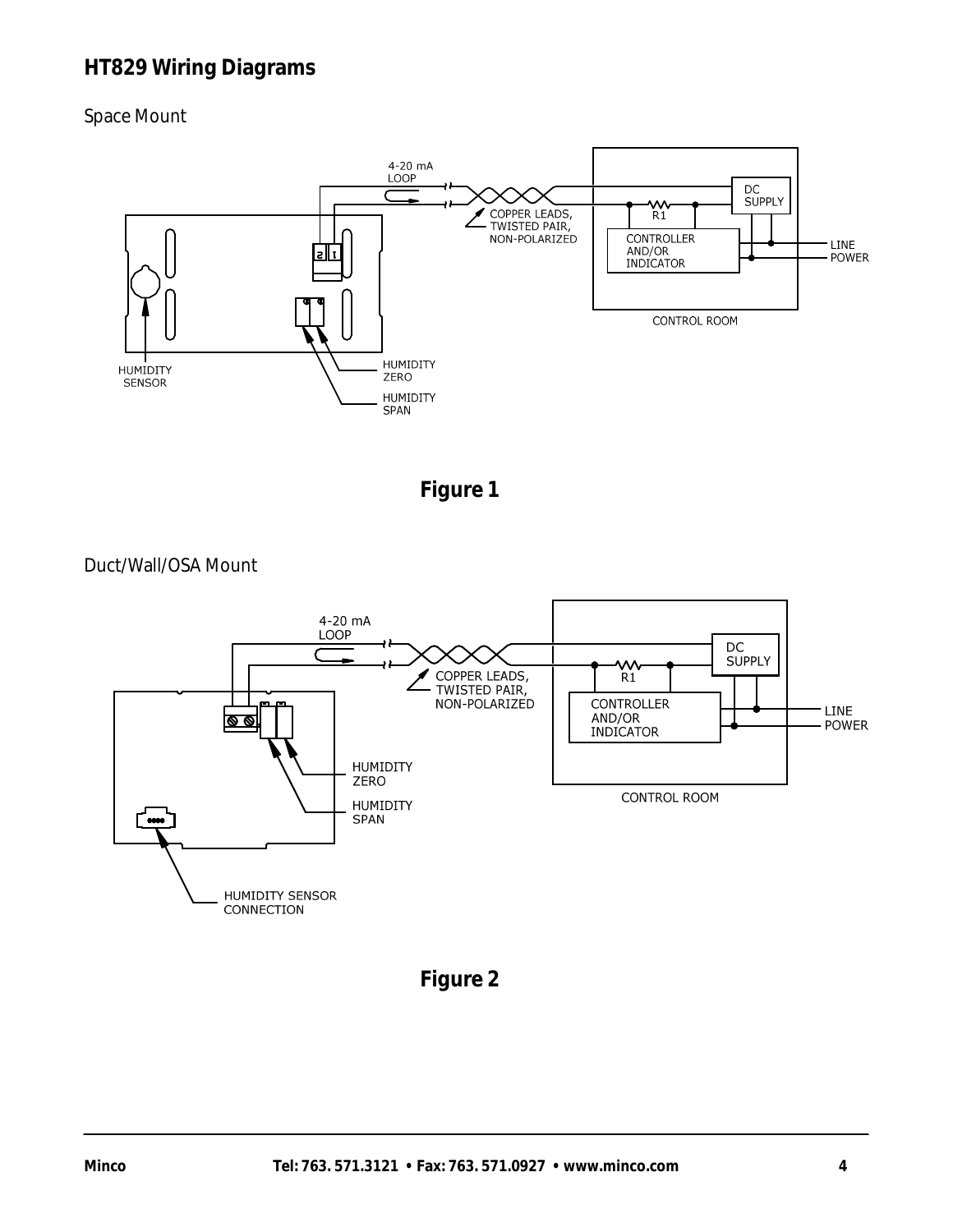# **HT839 Wiring Diagrams**

Space Mount



**Figure 3**





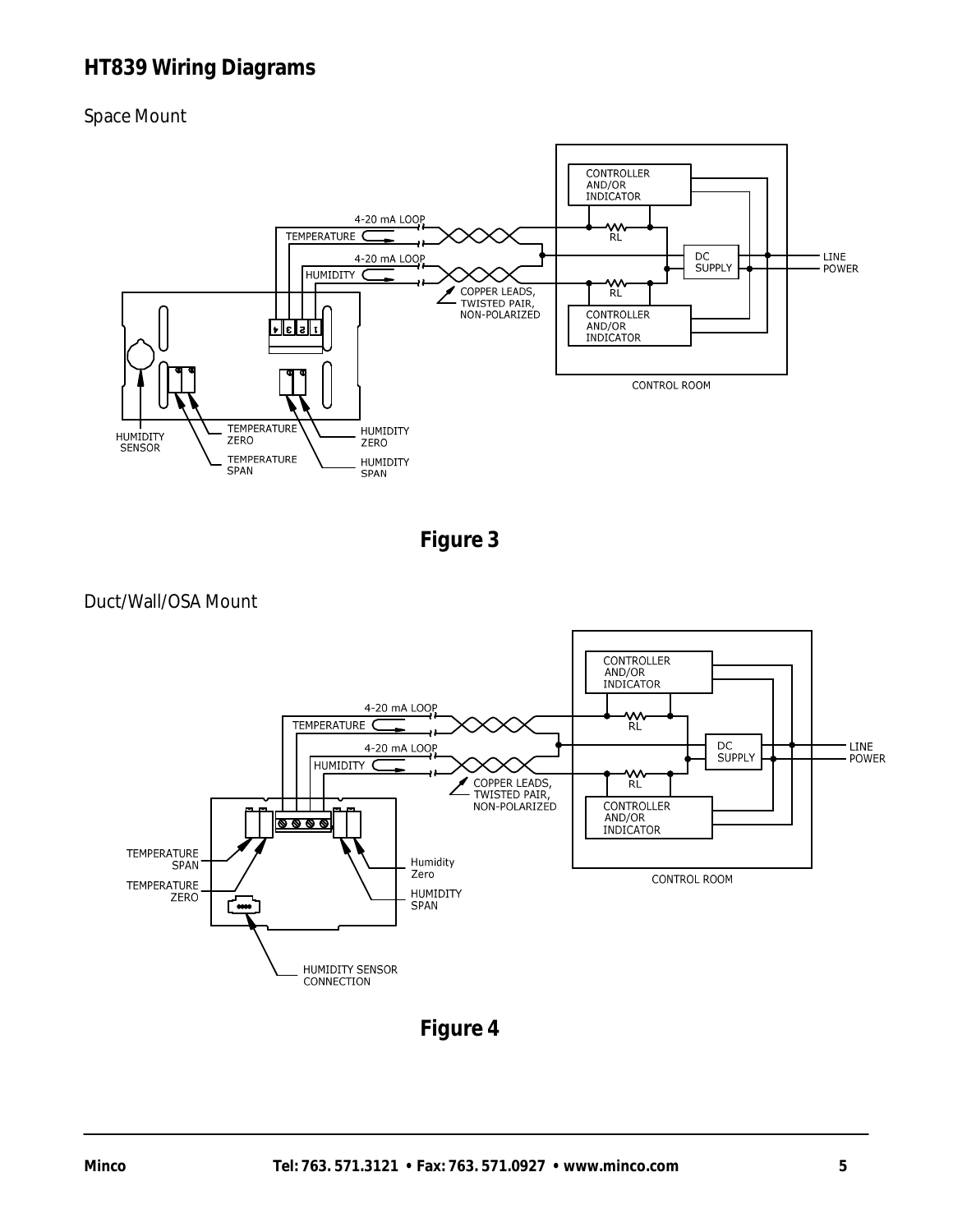# **Power Supply**

DC power supply requirements are determined by the HT829 and HT839's minimum voltage requirement and voltage drop across the load resistor and installation lead wires.

Example: The transmitter requires 9.4 Volts minimum. A typical 250 ohm load resistor drops 5.0 Volts @ 20 mA. Allowing a margin of 0.5 Volts for the supply permits 25 ohms of lead wire resistance for remote installation. Totaling these, we get a minimum power supply requirement of 14.9 VDC.

Using a 24 VDC power supply will take care of nearly all installations, but the HT829 and HT839 will operate at voltages up to 35 VDC.

# **Humidity Transmitter Calibration**

Calibration of the humidity transmitter can be done in a number of ways; comparison to another calibrated RH instrument, using saturated salts, or in a controlled environment using a humidity chamber. The HT829 and HT839 have non-interacting zero and span pots for field calibration.

#### Comparison method

To compare the calibration of the HT829 or HT839 to another calibrated RH instrument, both sensors should be within 2" to 3" of each other with a fan blowing on both sensors for at least 10 minutes. This will equalize the temperature of both sensors and emulsify the moisture content of the air. If adjustment is needed, adjust the humidity zero (HZ) pot only. Refer to wiring diagrams 1-4 for location of the adjustment pots. Do not adjust the span control.

#### Saturated Salts

Calibration is accomplished using saturated salt calibration cells as humidity standards. The cells are designed for field use in constant temperature conditions. Various types of cells and their respective relative humidity value are available. The cells must accept a 3/8" diameter probe. If adjustment is needed, adjust the humidity zero (HZ) pot only. Refer to wiring diagrams 1-4 for location of the adjustment pots. Do not adjust the span control.

#### Humidity Chamber

Follow the instructions of the humidity chamber for simulating humidity and temperature under controlled conditions. If adjustment is needed, and you're performing a single point calibration, adjust the humidity zero (HZ) pot only. For 2 point calibrations, use the humidity zero (HZ) pot to adjust the low humidity calibration point and the humidity span (HS) pot to adjust the high humidity calibration point. If the humidity span (HS) pot is adjusted, go back and verify that unit is still within calibration at the low humidity calibration point.

# **Temperature Transmitter Calibration (HT839 only)**

#### Temperature Chamber/bath

Follow the instructions of the temperature chamber or bath simulating temperature under controlled conditions. If adjustment is needed, and you're performing a single point calibration, adjust the temperature zero (TZ) pot only. For 2 point calibrations, use the temperature zero (TZ) pot to adjust the low temperature calibration point and the temperature span (TS) pot to adjust the high Temperature calibration point. If the temperature span (TS) pot is adjusted, go back and verify that unit is still within calibration at the low temperature calibration point.

## **Temperature Transmitter ranging (HT839 only)**

The transmitter is initially calibrated to a specific temperature range as shown on the label attached to the housing. Alternatively, this specific temperature range can be determined by comparing the dip switches or solder links made on the circuit board with table 1 below. If a different range is desired, configure the dip switches or solder links per the table for the desired range. If an adjustment is made, follow the instructions for Temperature Transmitter Calibration found above.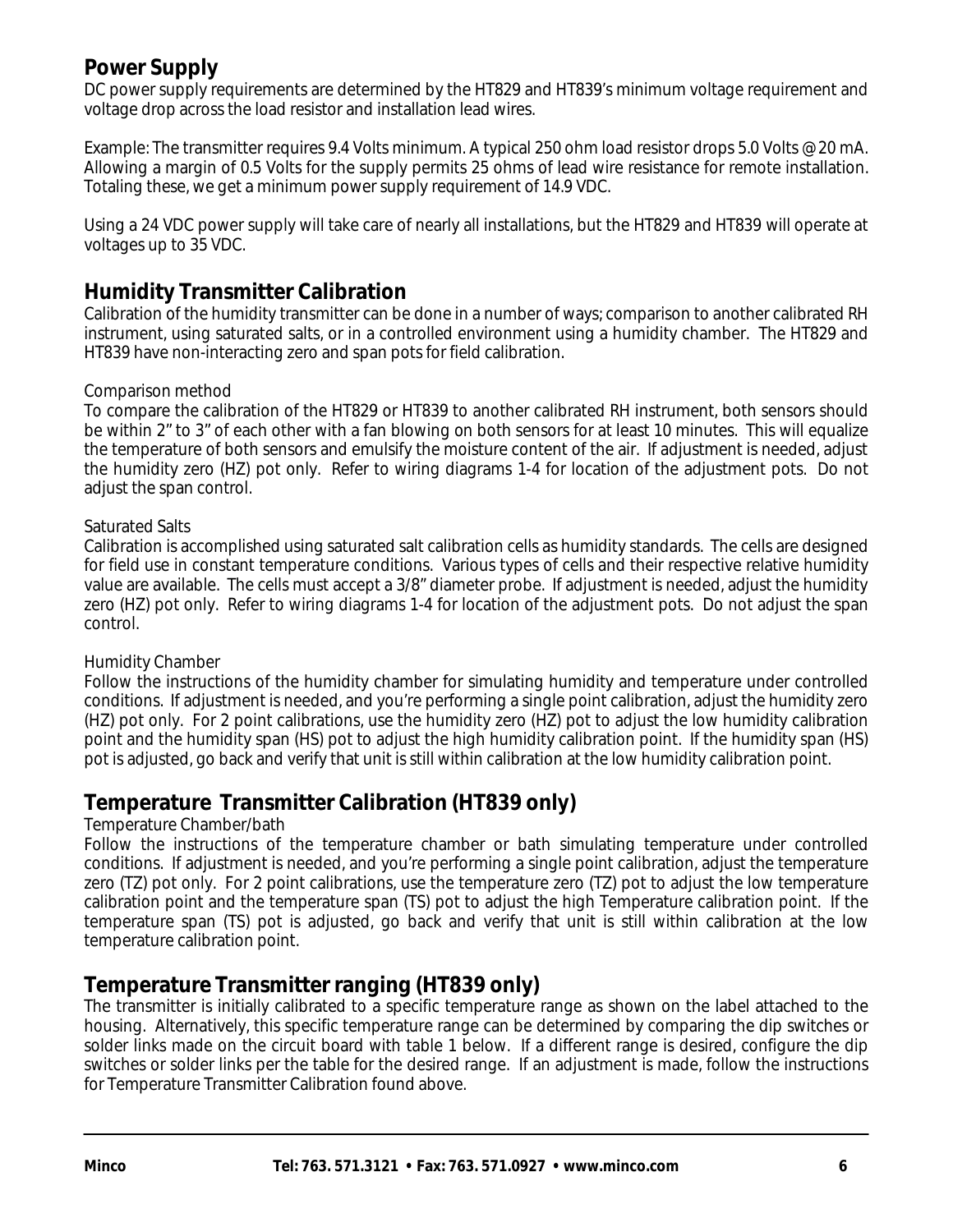| <b>Temperature Range Table</b> |                          |        |                                       |  |  |  |
|--------------------------------|--------------------------|--------|---------------------------------------|--|--|--|
|                                | Dip Switch / Solder Link |        |                                       |  |  |  |
|                                |                          | 3      | Temperature range                     |  |  |  |
| Open                           | Open                     | Open   | $S = 0$ °F to 100°F                   |  |  |  |
| Open                           | Open                     | Closed | $EN = -20^{\circ}F$ to 140°F          |  |  |  |
| Open                           | Closed                   | Open   | $A = 20^{\circ}F$ to 120°F            |  |  |  |
| Open                           | Closed                   | Closed | $BI = 30^{\circ}F$ to 130°F           |  |  |  |
| Closed                         | Open                     | Open   | $KK = 30^{\circ}F$ to 180°F           |  |  |  |
| Closed                         | Open                     | Closed | $N = 32^{\circ}F$ to 122 $^{\circ}F$  |  |  |  |
| Closed                         | Closed                   | Open   | $H = 40^{\circ}$ F to 90 $^{\circ}$ F |  |  |  |
| Tabla 1                        |                          |        |                                       |  |  |  |

**Table 1**

# **Temperature Range Selection**

Space Mount Solder Jumper Positions



**Figure 6**

Duct/Wall/OSA Mount Dip-Switch Positions

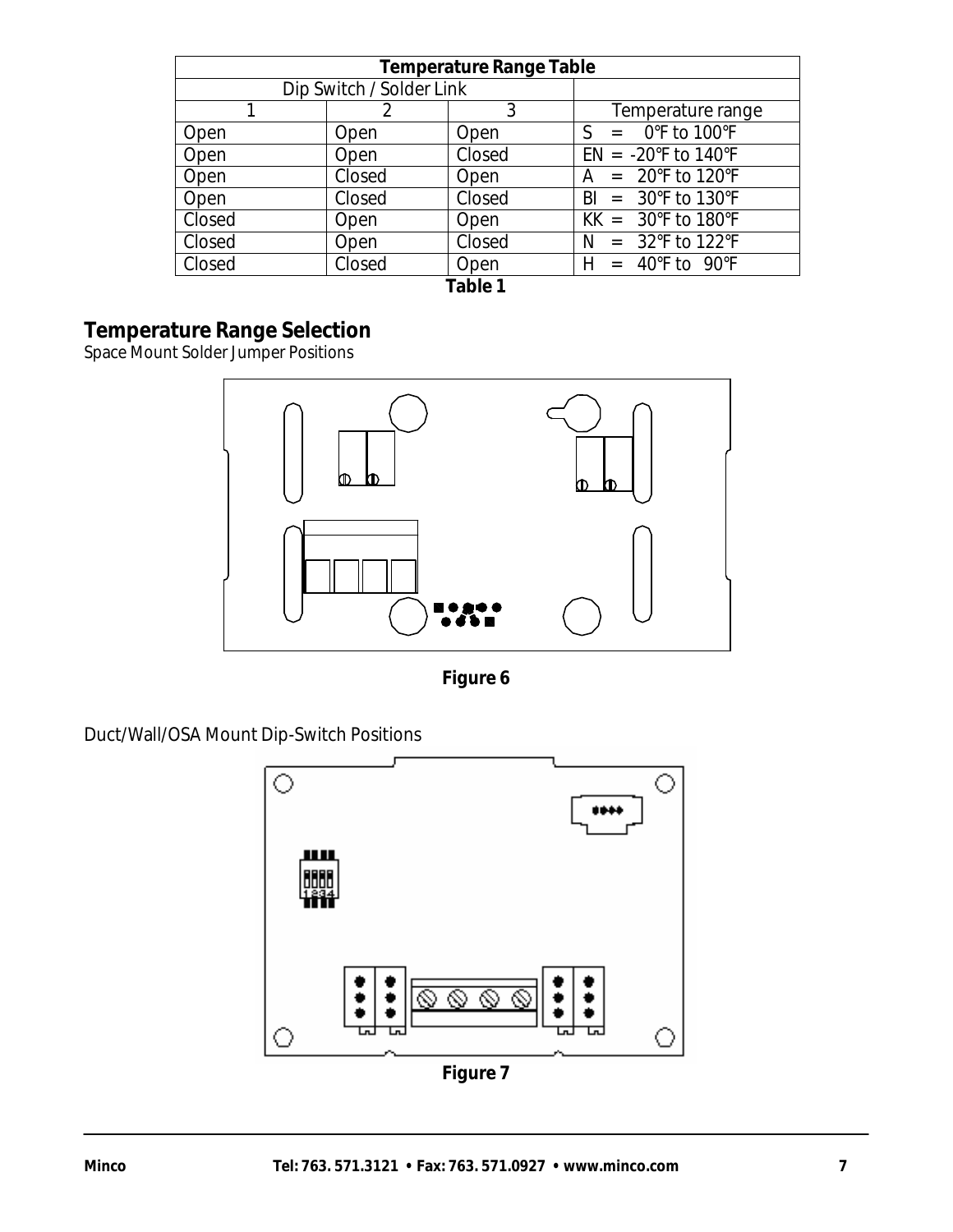#### **Resistance vs. Temperature for 1000 Ohm Platinum Sensors PF = 0.00385 ohm/ohm/°C, PW = 0.00375 ohm/ohm/°C**

Note: A "PW" sensor is used for temperature compensation on the HT829S… and HT839S models and a "PF" sensor is used for all other models.

| Temp. (°F)          | Sensor    | 0       | -5      | -10     | -15     | $-20$   | $-25$   | -30     | -35     | $-40$   | -45     |
|---------------------|-----------|---------|---------|---------|---------|---------|---------|---------|---------|---------|---------|
| 0                   | <b>PW</b> | 932.07  | 921.42  | 910.76  | 900.09  | ------  |         |         | ------  |         |         |
|                     | <b>PF</b> | 930.33  | 919.41  | 908.49  | 897.55  |         |         |         |         |         |         |
|                     |           |         |         |         |         |         |         |         |         |         |         |
| Temp. $(^{\circ}F)$ | Sensor    | 0       | 5       | 10      | 15      | 20      | 25      | 30      | 35      | 40      | 45      |
| 0                   | <b>PW</b> | 932.07  | 942.71  | 953.34  | 963.96  | 941.57  | 985.17  | 995.77  | 1006.35 | 1016.92 | 1027.49 |
|                     | PF.       | 930.33  | 941.24  | 952.14  | 963.04  | 973.92  | 984.79  | 995.66  | 1006.51 | 1017.36 | 1028.20 |
| 50                  | <b>PW</b> | 1038.04 | 1048.59 | 1059.12 | 1069.65 | 1080.17 | 1090.68 | 1101.18 | 1111.67 | 1122.15 | 1132.62 |
|                     | PF.       | 1039.03 | 1049.85 | 1060.66 | 1071.46 | 1082.25 | 1093.04 | 1103.81 | 1114.58 | 1125.34 | 1136.08 |
| 100                 | <b>PW</b> | 1143.08 | 1153.54 | 1163.98 | 1174.41 | 1184.84 | 1195.25 | 1205.66 | 1216.06 | 1226.45 | 1236.82 |
|                     | PF.       | 1146.82 | 1157.55 | 1168.28 | 1178.99 | 1189.69 | 1200.39 | 1211.07 | 1221.75 | 1232.42 | 1243.08 |
| 150                 | <b>PW</b> | 1247.19 | 1257.55 | 1267.90 | 1278.25 | 1288.58 | 1298.90 | 1309.21 | 1319.52 | 1329.81 | 1340.10 |
|                     | PF.       | 1253.73 | 1264.37 | 1275.00 | 1285.63 | 1296.24 | 1306.85 | 1317.45 | 1328.03 | 1338.61 | 1349.18 |
| 200                 | <b>PW</b> | 1350.38 | 1360.64 | 1370.90 |         |         |         |         | ------  |         |         |
|                     | PF.       | 1359.74 | 1370.30 | 1380.84 | ------  |         |         | ------  | ------  | ------  |         |

 **Table 2**

# **Warranty**

Items returned within one year from the date of sale, transportation prepaid, which Minco Products, Inc. (the "seller") reasonably determines to be faulty by reason of defective materials or faulty workmanship will be replaced or repaired at the seller's discretion, free of charge.

This remedy is to be the sole and exclusive remedy available to the buyer in the event of a breach by the seller. Items that show evidence of mishandling or misapplication may be returned by the seller at the customer's expense.

Furthermore, the seller is not to be held responsible for consequential damages caused by this product except as required under Minnesota Statutes, Section 336.1-719 (3).

This warranty is in lieu of any other expressed warranty or implied warranty of merchantability or fitness for a particular purpose, and of any other obligations or liability of the seller or its employees or agent.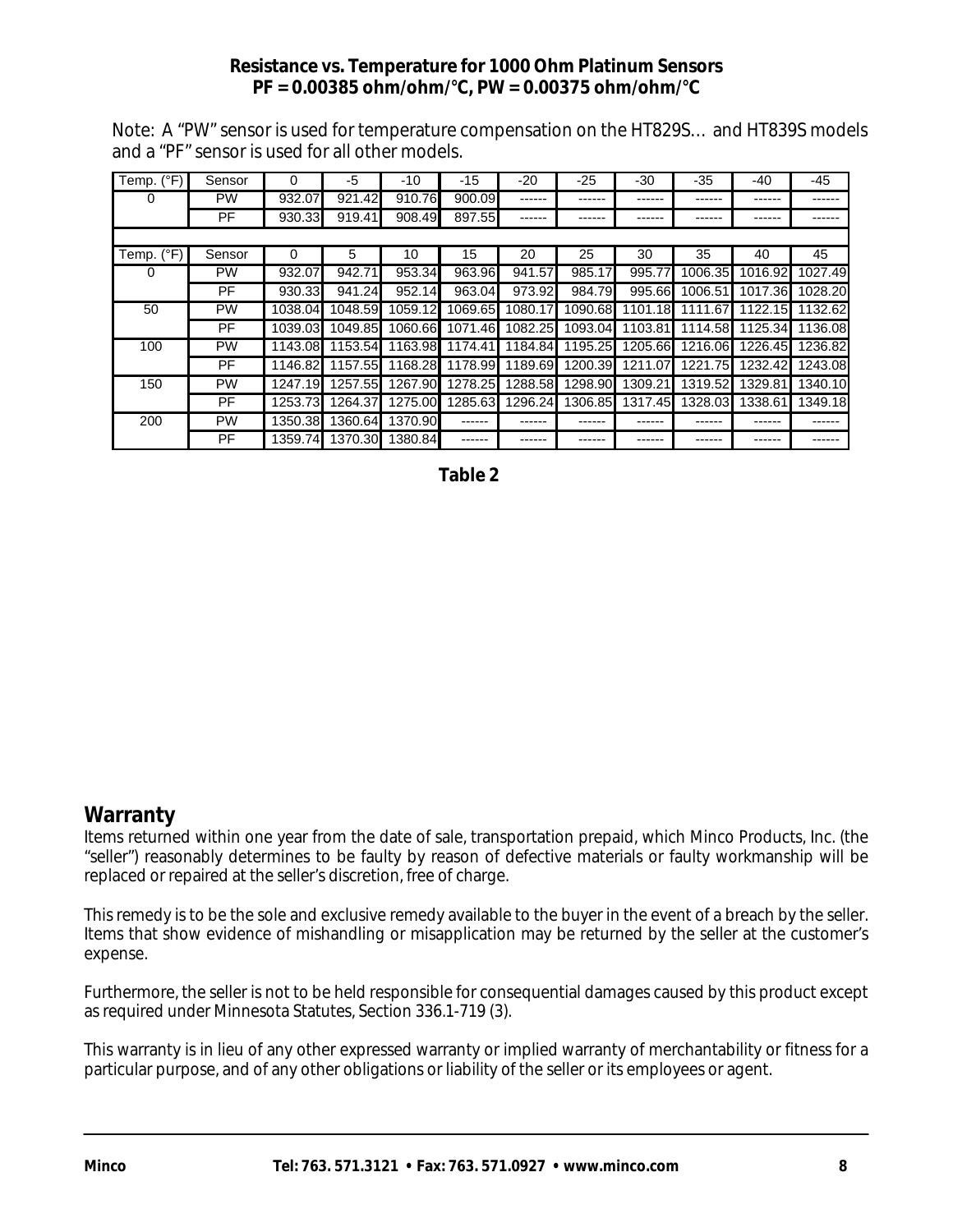# **How to Order HT829**

| <b>HT829</b> | <b>Model Number:</b>                                                     |
|--------------|--------------------------------------------------------------------------|
|              | HT829 - Humidity Transmitter                                             |
| D            | Enclosure:                                                               |
|              | $=$ Duct mount, 8" probe length<br>D                                     |
|              | = Outside Air/Wall mount, 4" probe length with shield,<br>$\overline{O}$ |
|              | weather resistant enclosure                                              |
|              | $=$ Space mount<br>S.                                                    |
|              | $W =$ Wall mount, 4" probe length, weather resistant enclosure           |
|              | Output: 4 to 20 mA DC                                                    |
|              | N1   Calibration Accuracy: (Humidity Transmitter)                        |
|              | $N1 = \pm 1\%$ from 10% to 80% (25 to 35°C) with NIST certificate        |
|              | $N2 = \pm 2\%$ from 0% to 90% (25°C) with NIST certificate               |
|              | $S2 = \pm 2\%$ from 0% to 90% (25°C)                                     |
|              | $HT829D1N1 \leftarrow$ Sample part number                                |

# **How to Order HT839**

| HT839 | <b>Model Number:</b>                                             |  |  |  |  |  |  |
|-------|------------------------------------------------------------------|--|--|--|--|--|--|
|       | HT829 - Dual Humidity and Temperature Transmitter                |  |  |  |  |  |  |
| D     | LEnclosure:                                                      |  |  |  |  |  |  |
|       | $=$ Duct mount, 8" probe length<br>D                             |  |  |  |  |  |  |
|       | = Outside Air/Wall mount, 4" probe length with shield,<br>O      |  |  |  |  |  |  |
|       | weather resistant enclosure                                      |  |  |  |  |  |  |
|       | $S = Space mount$                                                |  |  |  |  |  |  |
|       | $W =$ Wall mount, 4" probe length, weather resistant enclosure   |  |  |  |  |  |  |
| 1     | Output: 4 to 20 mA DC                                            |  |  |  |  |  |  |
|       | N1   Calibration Accuracy: (Humidity Transmitter)                |  |  |  |  |  |  |
|       | N1 = $\pm$ 1% from 10% to 80% (25 to 35°C) with NIST certificate |  |  |  |  |  |  |
|       | $N2 = \pm 2\%$ from 0% to 90% (25°C) with NIST certificate       |  |  |  |  |  |  |
|       | $S2 = \pm 2\%$ from 0% to 90% (25°C)                             |  |  |  |  |  |  |
|       | S   Temperature Transmitter range:                               |  |  |  |  |  |  |
|       | $EN = -20^{\circ}F$ to 140°F                                     |  |  |  |  |  |  |
|       | $S = 0^\circ F$ to 100°F                                         |  |  |  |  |  |  |
|       | $A = 20^{\circ}F$ to 120°F                                       |  |  |  |  |  |  |
|       | $BI = 0^{\circ}F$ to 130°F                                       |  |  |  |  |  |  |
|       | $KK = 30^{\circ}F$ to 180°F                                      |  |  |  |  |  |  |
|       | $N = 32^{\circ}F$ to 122 $^{\circ}F$                             |  |  |  |  |  |  |
|       | $H = 40^{\circ}F$ to 90°F                                        |  |  |  |  |  |  |
|       | $SX =$ Special range as defined on job order                     |  |  |  |  |  |  |
|       | $HT839D1N1S \leftarrow$ Sample part number                       |  |  |  |  |  |  |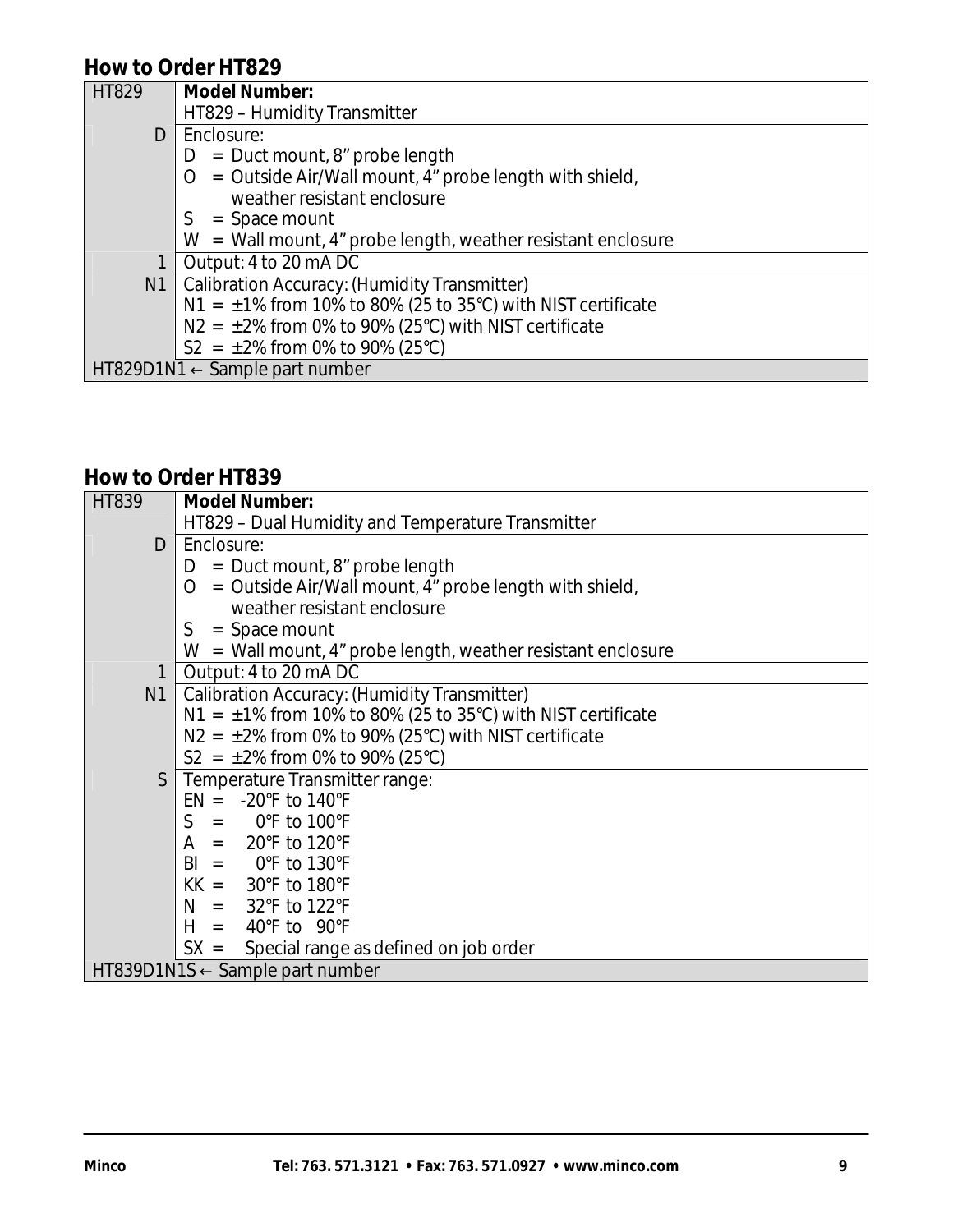# **Dimensions**



# **Duct, Wall, and Outside Air Mount**

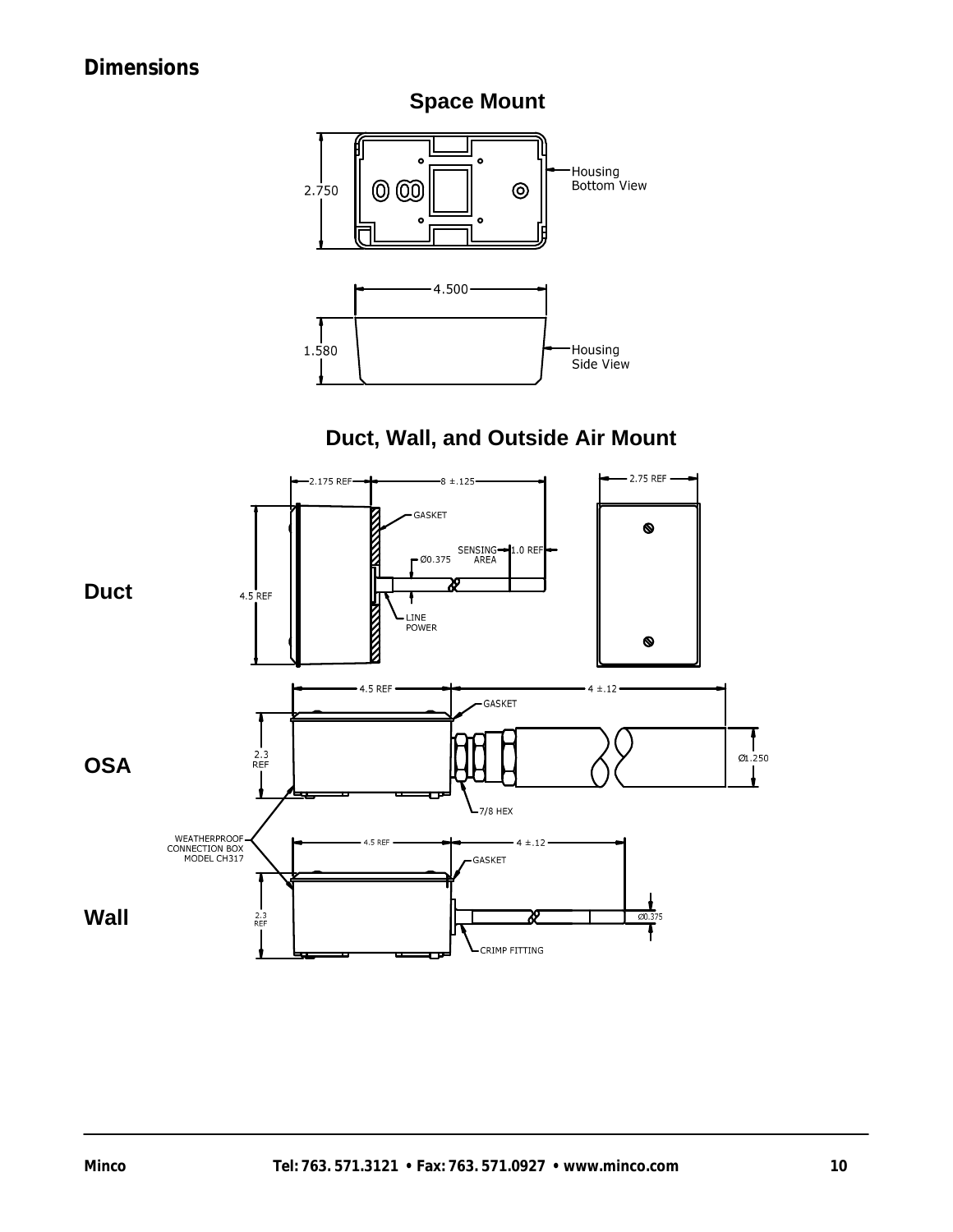# **Notes:**